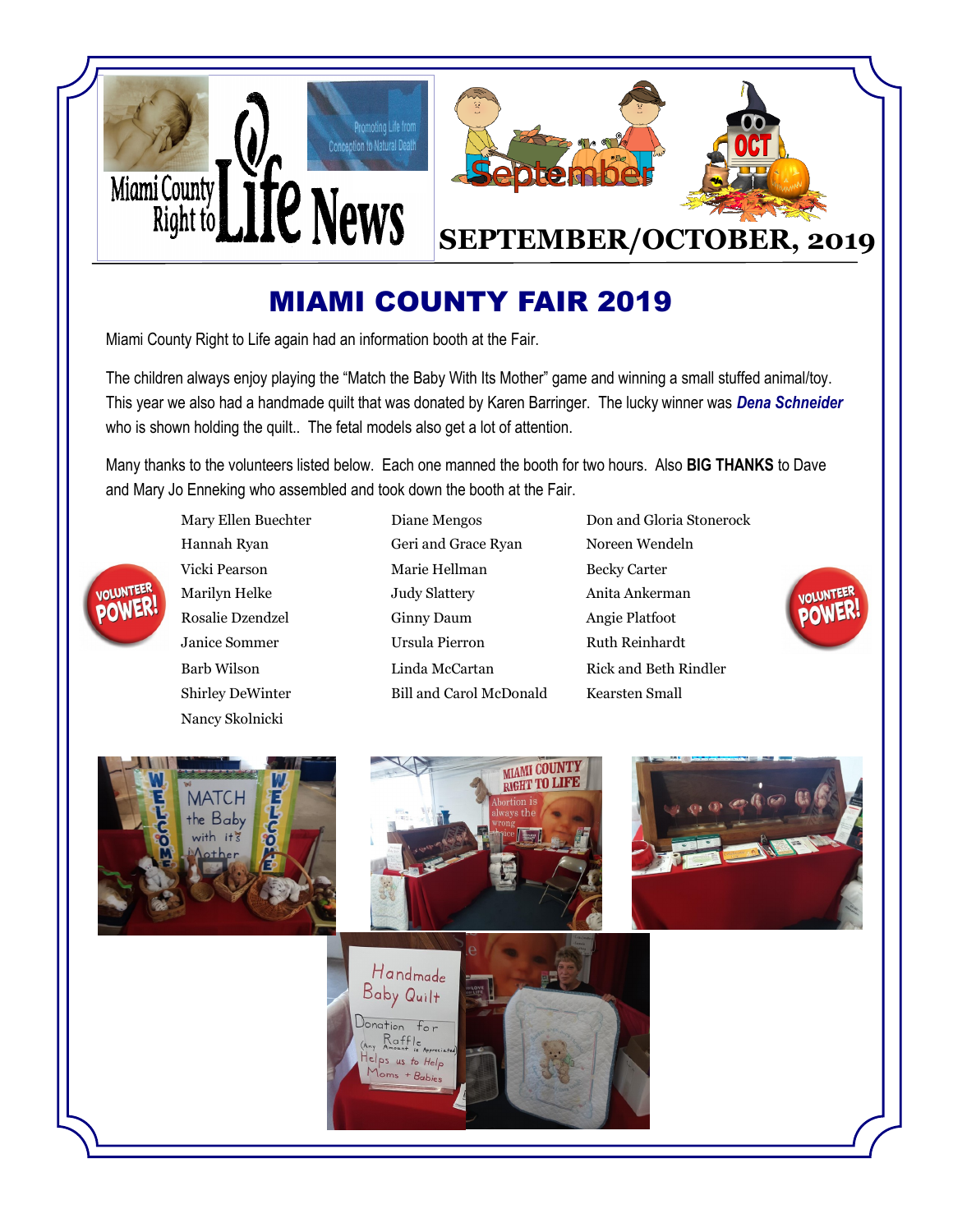

### SUNDAY, OCTOBER 6, 2019

2:00—3:00 P.M.



Please join us for just one hour of your time for prayer and to show your support for the LIFE of the unborn, the young, the disabled, the handicapped, the ill and the elderly. The chain will begin forming near the Courthouse in Troy and spread out along Main Street.

Look for stations along Main Street distributing signs for your use.

For additional information, please call Dave Enneking 937-726-7299.

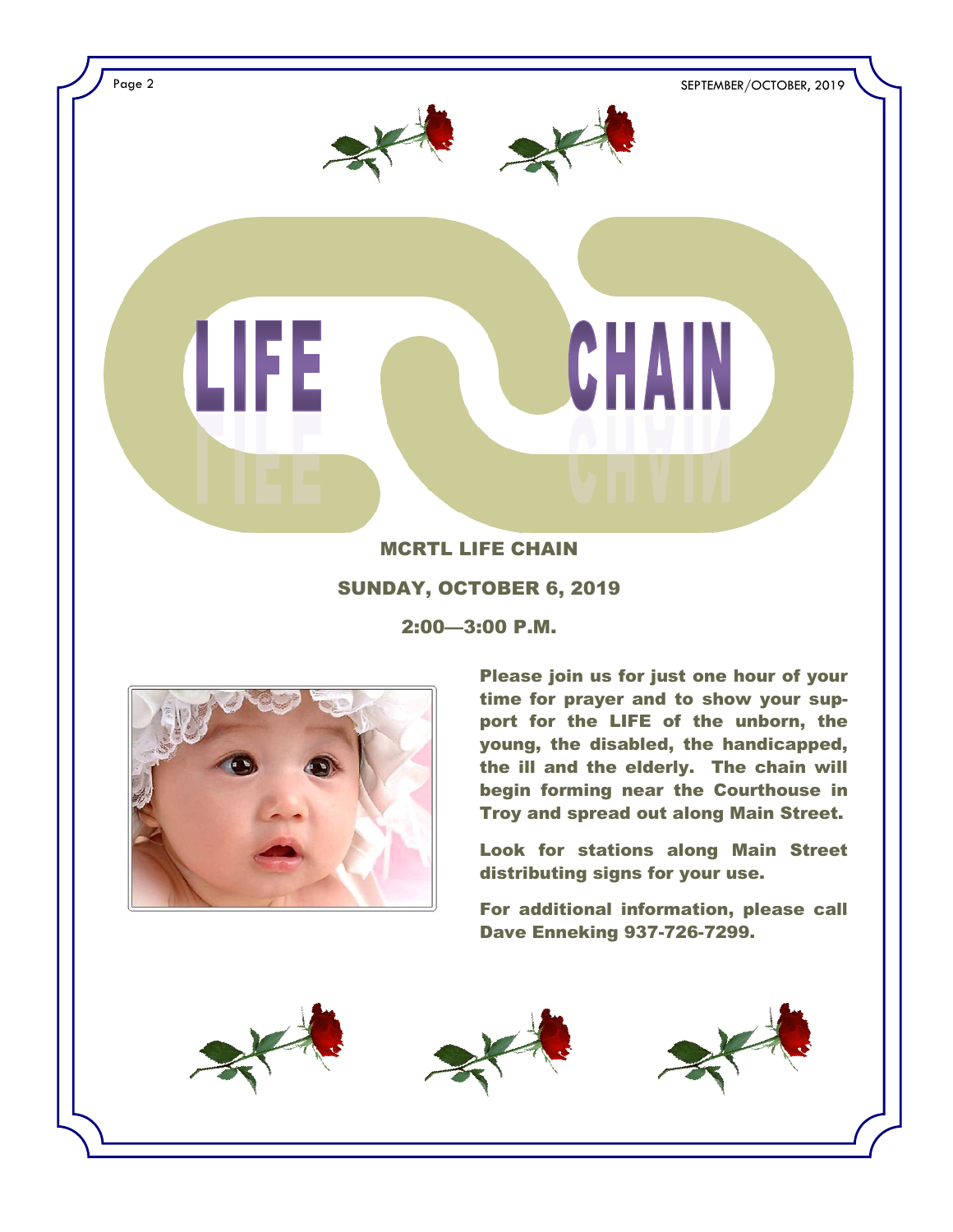## KROGER COMMUNITY REWARDS PROGRAM



Kroger Community Rewards makes fundraising easy. . .all you have to do is shop at Kroger and swipe your Plus Card! There is no cost to you.

To Register: Go to http://www.krogercommunityrewards.com

- 1) Log into your account (if you do not have an existing account, you will need to click "Create an Account")
- 2) Select "I'm a Customer--Want to Enroll in Community Rewards"
- 3) Enter DY327" for Miami County Pro-Life Educational Foundation
- 4) Select "Enroll"

That's all there is to it. Thank you for your support.

#### UPCOMING EVENTS

| Sunday, 10-6-19          | Life Chain                                                             |
|--------------------------|------------------------------------------------------------------------|
|                          | 2-3p.m. in front of Miami Co.<br>Court House                           |
| Sunday, January 19, 2020 | <b>MCRTL Prayer Vigil</b><br><b>Hayner Cultural Center</b><br>2-3 p.m. |

YOU WOULD LIKE TO MAKE A DONATION TO MCRTL, PLEASE CLICK ON THE LINK BELOW FOR PAY-PAL.

THANK YOU